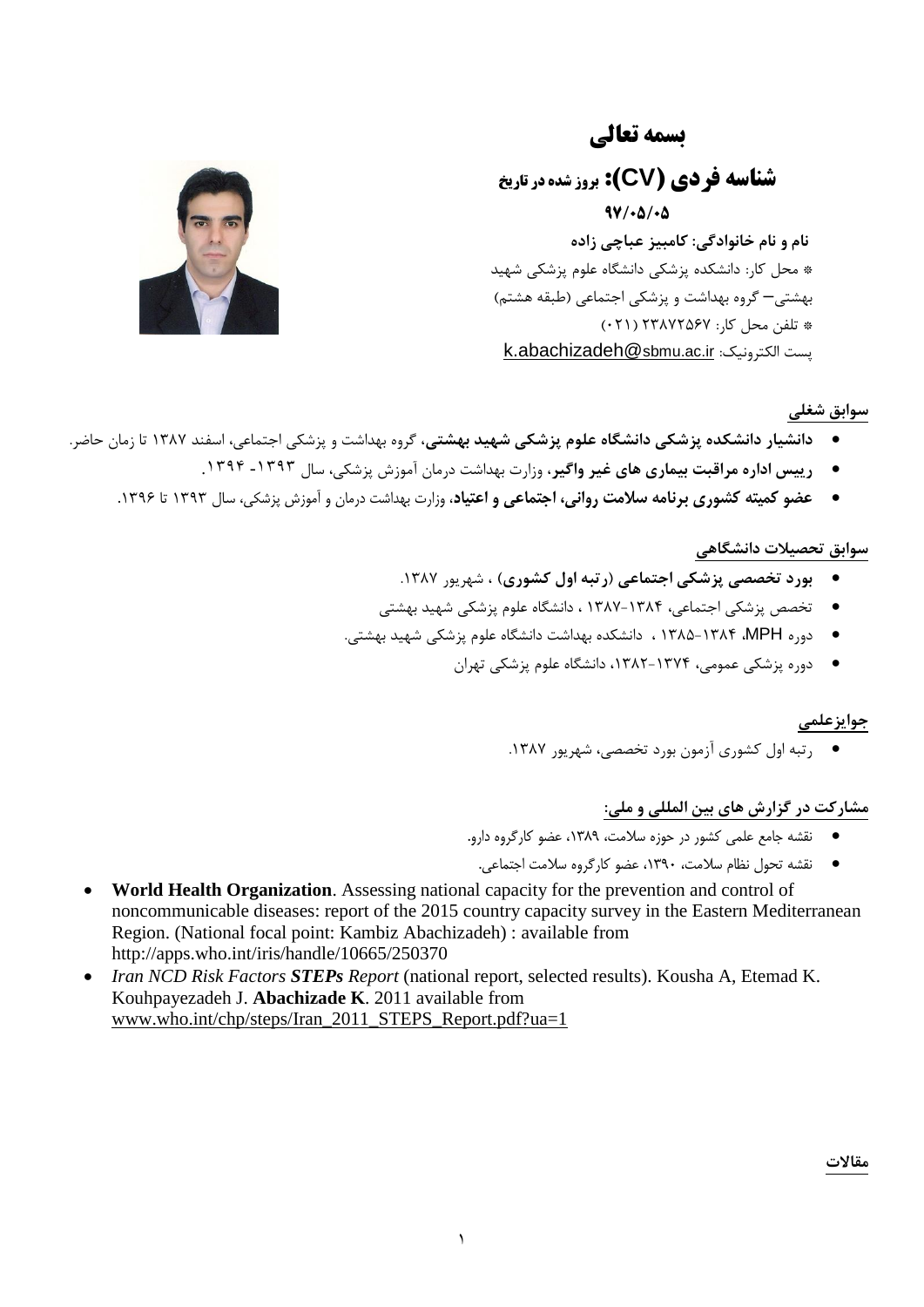- **Abachizadeh K**, Moradi Kouchi A, Ghanbari Motlagh A, Kousha A, Shekarriz-Foumani R, Erfani A. Breast Cancer in Iran: Levels, Variations and Correlates. Community Health. 2018;5(1):11-21. DOI: http://dx.doi. org/10.22037/ch.v5i1.15856. **(Farsi document)**
- **Abachizadeh K**, Etesam F, Shekarriz-Foumani R, Keramatinia A. Self-assessment of clinical competence on sexual health by Iranian medical interns: a framework for curriculum revision. Internal Medicine and Medical Investigation Journal. 2017 Oct 15;2(4). DOI: [http://dx.doi.org/10.24200/imminv.v2i4.118.](http://dx.doi.org/10.24200/imminv.v2i4.118)
- [Djalalinia S,](https://www.ncbi.nlm.nih.gov/pubmed/?term=Djalalinia%20S%5BAuthor%5D&cauthor=true&cauthor_uid=29048923) [Modirian M,](https://www.ncbi.nlm.nih.gov/pubmed/?term=Modirian%20M%5BAuthor%5D&cauthor=true&cauthor_uid=29048923) [Sheidaei A,](https://www.ncbi.nlm.nih.gov/pubmed/?term=Sheidaei%20A%5BAuthor%5D&cauthor=true&cauthor_uid=29048923) [Yoosefi M,](https://www.ncbi.nlm.nih.gov/pubmed/?term=Yoosefi%20M%5BAuthor%5D&cauthor=true&cauthor_uid=29048923) [Zokaiee H,](https://www.ncbi.nlm.nih.gov/pubmed/?term=Zokaiee%20H%5BAuthor%5D&cauthor=true&cauthor_uid=29048923) [Damirchilu B,](https://www.ncbi.nlm.nih.gov/pubmed/?term=Damirchilu%20B%5BAuthor%5D&cauthor=true&cauthor_uid=29048923) [Mahmoudi Z,](https://www.ncbi.nlm.nih.gov/pubmed/?term=Mahmoudi%20Z%5BAuthor%5D&cauthor=true&cauthor_uid=29048923) [Mahmoudi N,](https://www.ncbi.nlm.nih.gov/pubmed/?term=Mahmoudi%20N%5BAuthor%5D&cauthor=true&cauthor_uid=29048923) [Hajipour MJ,](https://www.ncbi.nlm.nih.gov/pubmed/?term=Hajipour%20MJ%5BAuthor%5D&cauthor=true&cauthor_uid=29048923) [Peykari N,](https://www.ncbi.nlm.nih.gov/pubmed/?term=Peykari%20N%5BAuthor%5D&cauthor=true&cauthor_uid=29048923) [Rezaei N,](https://www.ncbi.nlm.nih.gov/pubmed/?term=Rezaei%20N%5BAuthor%5D&cauthor=true&cauthor_uid=29048923) [Haghshenas R,](https://www.ncbi.nlm.nih.gov/pubmed/?term=Haghshenas%20R%5BAuthor%5D&cauthor=true&cauthor_uid=29048923) [Mohammadi MH,](https://www.ncbi.nlm.nih.gov/pubmed/?term=Mohammadi%20MH%5BAuthor%5D&cauthor=true&cauthor_uid=29048923) [Delavari A,](https://www.ncbi.nlm.nih.gov/pubmed/?term=Delavari%20A%5BAuthor%5D&cauthor=true&cauthor_uid=29048923) [Gouya MM,](https://www.ncbi.nlm.nih.gov/pubmed/?term=Gouya%20MM%5BAuthor%5D&cauthor=true&cauthor_uid=29048923) [Naderimagham S,](https://www.ncbi.nlm.nih.gov/pubmed/?term=Naderimagham%20S%5BAuthor%5D&cauthor=true&cauthor_uid=29048923) [Kousha](https://www.ncbi.nlm.nih.gov/pubmed/?term=Kousha%20A%5BAuthor%5D&cauthor=true&cauthor_uid=29048923) A, [Moghisi A,](https://www.ncbi.nlm.nih.gov/pubmed/?term=Moghisi%20A%5BAuthor%5D&cauthor=true&cauthor_uid=29048923) [Mahdavihezaveh A,](https://www.ncbi.nlm.nih.gov/pubmed/?term=Mahdavihezaveh%20A%5BAuthor%5D&cauthor=true&cauthor_uid=29048923) **[Abachizadeh K](https://www.ncbi.nlm.nih.gov/pubmed/?term=Abachizadeh%20K%5BAuthor%5D&cauthor=true&cauthor_uid=29048923)**, [Majdzadeh R,](https://www.ncbi.nlm.nih.gov/pubmed/?term=Majdzadeh%20R%5BAuthor%5D&cauthor=true&cauthor_uid=29048923) [Sayyari AA,](https://www.ncbi.nlm.nih.gov/pubmed/?term=Sayyari%20AA%5BAuthor%5D&cauthor=true&cauthor_uid=29048923) [Malekzadeh R,](https://www.ncbi.nlm.nih.gov/pubmed/?term=Malekzadeh%20R%5BAuthor%5D&cauthor=true&cauthor_uid=29048923) [Larijani B,](https://www.ncbi.nlm.nih.gov/pubmed/?term=Larijani%20B%5BAuthor%5D&cauthor=true&cauthor_uid=29048923) [Farzadfar F](https://www.ncbi.nlm.nih.gov/pubmed/?term=Farzadfar%20F%5BAuthor%5D&cauthor=true&cauthor_uid=29048923)**.** Protocol Design for Large--Scale Cross--Sectional Studies of Surveillance of Risk Factors of Non--Communicable Diseases in Iran: STEPs 2016. Archives of Iranian Medicine (AIM). 2017 Sep 1;20(9).
- **Abachizadeh K**, Keramatinia AA. Anticipating Cancer Rates of Iran in 2025. Community Health. 2016; 3(1): 66-73. **(Farsi document)**
- Zamankhani F, Abachizadeh K\*, Omidnia S, Abadi A, Hiedarnia MA. Social Health Situation Analysis of all Provinces of Islamic Republic of Iran. Salāmat-i ijtimār, 2016 Jan 1;3(3):181-9. **(Farsi document)**
- Hashemi FM, Pourmalek F, Tehrani A, **Abachizadeh K**, Memaryan N, Hazar N, Omidnia S, Ziari A, Lakeh MM. Monitoring social well-being in Iran. Social Indicators Research. 2016 Oct 1;129(1):1-2.
- Abachizadeh K, Omidnia S, Hajebi A, Shekarriz-Foumani R, Mohseni M, Zamankhani F. Measuring Self-perceived Social Health of Iranians; Finding from Iran Social Health Survey. Novel Biomed. 2017;5(3):91-7.
- Omidnia S, Abachizadeh K, Hajebi A. To Develop Iranians' Social Functioning Conceptual Framework and Indicators: A Mixed Method Approach. MJ Nurs. 1 (1): 001.
- Ziari A, Abachizade K, Rassouli M, Mohseny M. Assessment of barriers of implementation of clinical governance in educational hospitals of Shahid Beheshti University of Medical sciences: A qualitative study. Journal of Hospital. 2015 Mar 15;13(4):93-103. **(Farsi document)**
- Kolahi AA, Abachizadeh K, Gol-Mohammadi A, Izadi E, Farsar AR. The Intercectoral Collaboration Document for Cancer Risk Factors Reducation: Method and Stakeholder Analysis. Community Health 2015; 2(1):57-63. **(Farsi document)**
- **Abachizadeh K**. Measuring Subjective Happiness by Newly Developed Scale in Tehran, Iran. Novel Biomed. 2015;3(4):207-13.
- [Malih](http://www.sid.ir/En/Journal/SearchPaper.aspx?writer=710669) N, [Abachizadeh](http://www.sid.ir/En/Journal/SearchPaper.aspx?writer=573008) K (Corresponding author). **Shahid Beheshti University of Medical Sciences Students' Atitude to Community-oriented Education.** Educational Development of [Jundishapoor.](http://www.sid.ir/En/Journal/JournalList.aspx?ID=17818) 2016 , Volume 6 , [Number](http://www.sid.ir/En/Journal/JournalListPaper.aspx?ID=234238) 4; 286 To 293. **(Farsi document)**
- Abachizadeh K, Omidnia S, Tajlili A, Masoudifarid H. Indicators of children's social health: development a conceptual framework to assess equity. Social Determinants of Health. 2015. 23;1(2):89-95.
- **Abachizadeh K**. Role of Ministry of Economic and Ministry of Industry and Trade in Control of Cancer Risk Factors; Development a Comprehensive Evidence-based Model. International Journal of Healthcare, Insurance and Equity. 2013; Vol. 1, No 2. P
- **Abachizadeh K**, Tayefi B, Nasehi AA, Memaryan N, Rasouli M, Omidnia S, Bagherzadeh L. Development of a scale for measuring social health of Iranians living in three big cities. Medical Journal of the Islamic Republic of Iran 2014, 28, No. 1, 2014, 6-14.
- **Abachizadeh K**, Omidnia S, Memaryan N, Nasehi AA, Rasouli M, Nikfarjam A. Determining dimensions of Iranians' individual social health: A qualitative approach. Iranian J Publ Health, 2013; 42(Supple.1):88-92.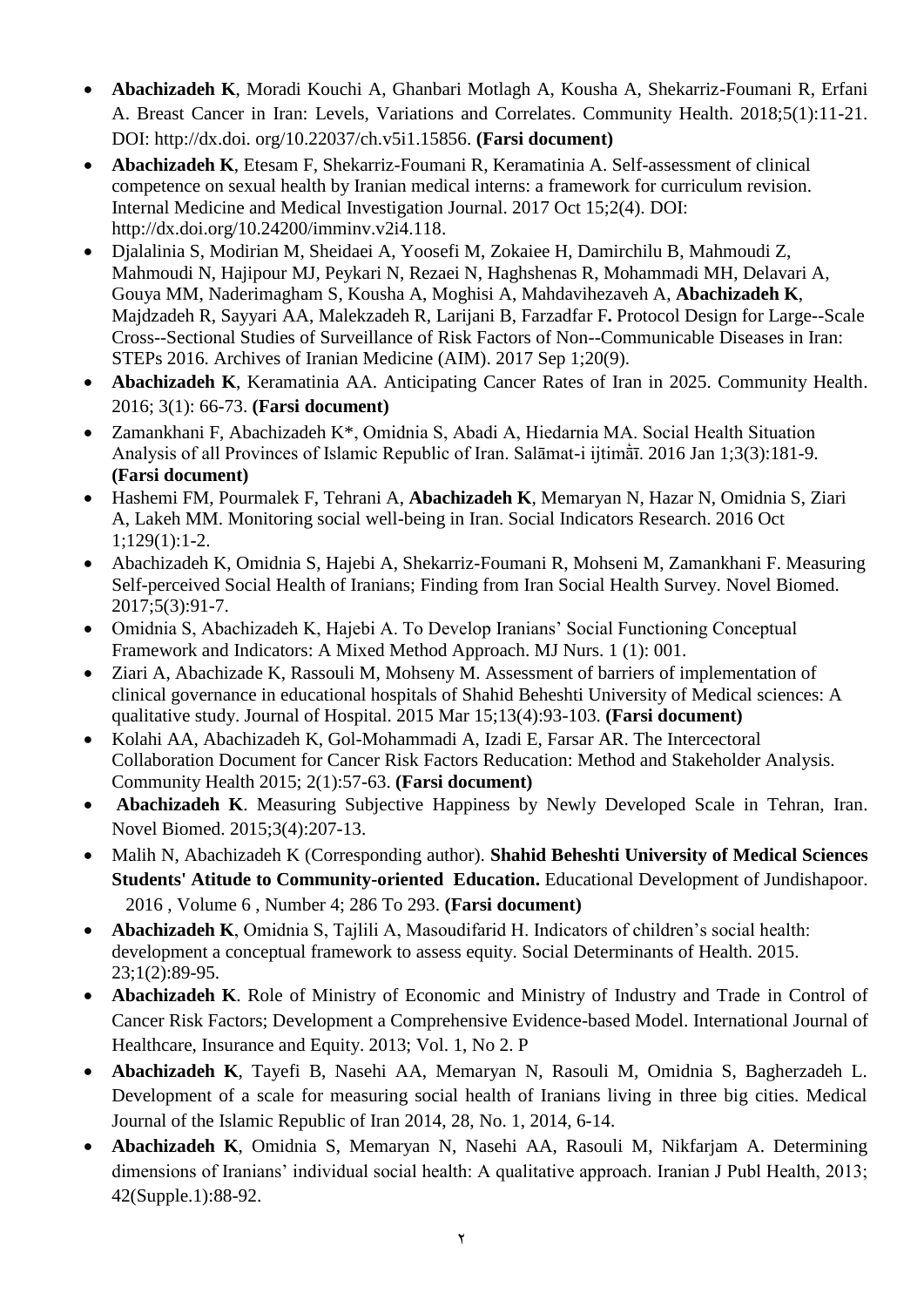- **Kambiz Abachizadeh**, Mohammadali Mohagheghi, Alireza Mosavi-Jarrahi. Setting Research Priorities to Reduce Burden of Cancer in Iran: an institutional experience. Asian Pacific J Cancer Prev, 2012; 12, 2365-2370.
- **Kambiz Abachi zade**, Peivand Bastani, Masoud Abolhalaj\*, Maryam Ramezanian, Najme Tamizkar. A comprehensive analysis of drug system money map in Islamic Republic of Iran. Journal of Economics and Sustainable Development. Vol.4, No.1, 2013. 158-165.
- **Kambiz Abachizadeh,** Soheila Omidnia, Ahmad Hajebi, Maryam Rassouli, Leila Bagherzadeh. Measuring Self-rated Social Health of Iranians: a Population based Survey in Three Cities. Novelty in Biomedicine, 2014. 2(3): 79-84.
- **Abachizadeh K**, Tayefi B, Nasehi AA, Memaryan N, Rasouli M, Omidnia S, Bagherzadeh L. Development of a scale for measuring social health of Iranians living in three big cities. Medical Journal of the Islamic Republic of Iran 2014, 28, No. 1, pp. 6-14.
- Marzbanrad Ameneh, **Abachizadeh K (Corresponding author)\*,** Heidarnia MA, Shamshiri Hourieh, Maryam Rassouli. Exploring Perceptions of HIV/AIDS patients Regarding Social outcomes of Disease. Bulletin of Environment, Pharmacology and Life Sciences. Vol 3 (1) 2013: 251-256.
- Mohseni M, Parsay S, Rasouli M, Heydarnia MA, Azarghashb E, **Abachizadeh K (Corresponding author) .** Components of Clinical Preventive Services System in a Specialized Educational Hospital: a Qualitative Approach. Hakim Research Journal 2011; 14(3): 151- 158. (Farsi document)
- Heydarnia M, Abachzadeh K, Damari B, Azargashb E, Vosoughmoghaddam A. Study of expert opinion on health promotive services for patients at hospitals affiliated to Shahid Beheshti University of Medical Science. Pajoohandeh Journal. 2009 Nov 15;14(4):183-90. (Farsi document)
- Parsay S, **Abachizadeh K**, Heidarnia MA, Rassouli M, Sayarifard A, Mohseni M\*, Rafiei S. Designing a model for providing preventive clinical services in Hospital, Tehran, Iran. Procedia-Social and Behavioral Sciences. 2014. 109. 1336-1342.
- Masoud Abolhalaj, **Kambiz Abachi zade**, Peivand Bastani , Maryam Ramezanian, Najme Tamizkar. Production and consumption financial Process of drugs in Iranian healthcare market. Developing Country Studies. Vol 3, No.1, 2013, 187-192.
- Hourieh Shamshiri Milani, Ali Reza Abadi, Zohreh Helmzadeh, **Kambiz Abachizadeh (Corresponding author)**, [Prevalence of Ecstasy use and predisposing factors among Iranian female](http://www.jpma.org.pk/full_article_text.php?article_id=2823)  [high school students .](http://www.jpma.org.pk/full_article_text.php?article_id=2823) J Pak Med Assoc. 61(6): 566-571; 2011.
- Soori H, **Abachizadeh K**. Association between health-related quality of life and children's unintentional injuries. J Pak Med Assoc. 58 (12):674-8; 2008.
- Madadi F, Mehrvarz AS, Madadi F, Boreiri M, **Abachizadeh K**, Ershadi A. Comparison of drain clamp after bilateral total knee arthroplasty. J Knee Surg. 23(4):215-21; 2010.
- Aboulhallaje M, Hatamabad N\*, **Abachizadeh K**. Revenue sources of educational hospitals affiliated to Iranian Medical Universities (2007). Journal of Gorgan University of Medical Sciences / 100. 2011 / vol 13 / no 3. (Farsi document)
- Services for patients at hospitals affiliated to Shahid Beheshti University of Medical Science. Pejouhandeh Quarterly Research Journal 2009;14(4): 183-190. (Farsi document)
- Baharvand M, poori A, Maleki Z, **Abachizadeh K**. Knowledge, attitude and practice of Iranian dental students toward standard hand washing technique; an interventional study. Journal of medical education. 2011.
- Farsar A, **Abachizadeh K**, Masoumi J, Kolahi AA. The Effect of Probiotic Yogurt on the Duration of Acute Diarrhea in Children. Iranian Journal of Infectious Diseases & Tropical Medicine 2011;16(54): 1-6 (Farsi document)